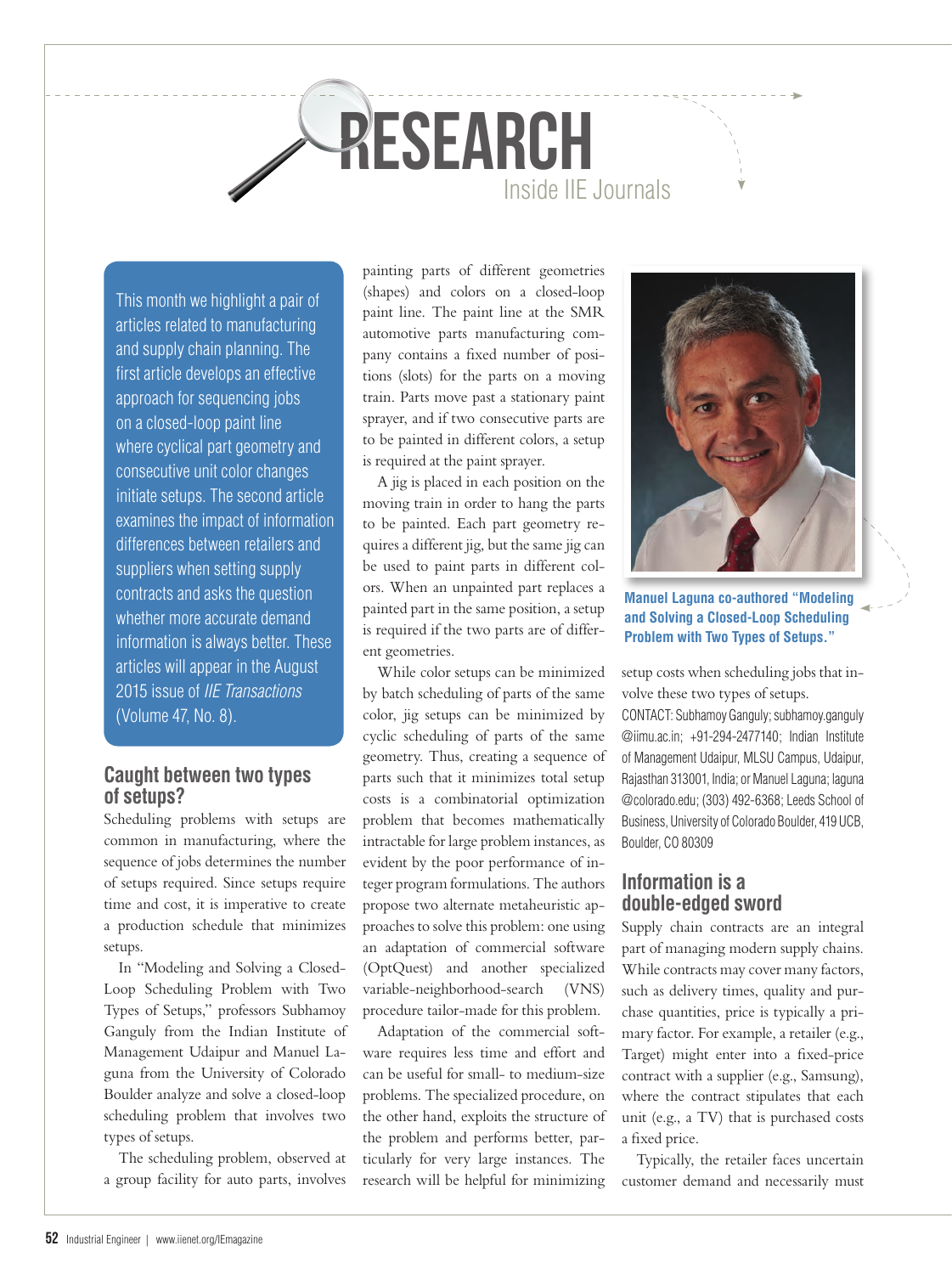

**Professor Michael R. Wagner, shown here with executive MBA students in the Foster School of Business, said discussions with students triggered his research paper into supply chain contracts.**

create a forecast. In an educational setting, the focus is usually on the idealized case of perfect information, in that a retailer and supplier both have the same information about future customer demand (i.e., the forecast).

Of course this is not always the case in practice, where there is an informational asymmetry between the firms. What is the impact of this asymmetry?

This problem is studied in "Robust Purchasing and Information Asymmetry in Supply Chains with a Price-Only Contract" by professor Michael R. Wagner from the University of Washington Michael G. Foster School of Business. Wagner applies techniques from robust optimization to study this problem. This paper originally was motivated by discussions with students in executive MBA programs.

The findings are counterintuitive: While in many cases an informational advantage does indeed lead to a performance advantage, sometimes having more information can be detrimental. For example, if a retailer has a detailed high-quality forecast of demand, but a supplier has only a rough estimate of demand, the supplier might act unexpectedly, and the retailer's informational advantage might actually hurt its bottom line, as compared to the case where the supplier had the same information.

It is helpful to think about the interaction between the two businesses as a dance – if one partner is skilled but the other is not, then the overall performance can be quite poor. This paper identifies the business environments where a company, either the supplier or retailer, is motivated to hide, share or seek information from the partnering company in the supply chain.

CONTACT: Michael R. Wagner; mrwagner@ uw.edu; (206) 685-2755; Department of Information Systems & Operations Management, Michael G. Foster School of Business, University of Washington, Seattle, WA 98195

The most recent issue of *IIE Transactions on Healthcare Systems Engineering* (Volume 5, Issue 2) contains four articles covering a range of healthcare system problems and solution methods. The two articles summarized below involved collaborative efforts between university personnel and healthcare professionals. The first article reviews the literature that focuses on how operations research and operations management techniques can improve patient flow in emergency rooms. The second discusses using optimization techniques to develop joint drug and radiation administration (chemoradiotherapy) schedules with the goal of enhancing primary tumor control.



**Dr. Stephen Traub (left), chairman of emergency medicine at Mayo Clinic Arizona, and professor Soroush Saghafian of Arizona State University collaborated to tackle emergency department issues using operations research and operations management.**

### **Operations research/ management: The prescription for emergency departments?**

Rising healthcare expenditures accentuate the importance of improving the efficiency of healthcare delivery methods. Hospital emergency departments are a vital part of healthcare delivery systems, one where innovative changes can have significant effects. This is in part because emergency departments are the first point of contact for nearly half of all hospital admissions.

Unfortunately, various studies, including one conducted by the U.S. Government Accountability Office and reported to the U.S. Senate, show crowding continues to plague many emergency departments, and some patients wait longer than recommended time frames. Such reports highlight the unquestionable need to improve both operational efficiency and patient safety in emergency departments. What can operations research and operations management do to address this vital need?

In "Operations Research/Management Contributions to Emergency Department Patient Flow Optimization: Review and Research Prospects," professor Soroush Saghafian of Arizona State University and the Mayo Clinic College of Medicine (currently in transfer to Harvard University), his undergraduate student Garrett Austin and Dr. Stephen Traub of the Mayo Clinic Arizona tackled that question.

The authors reviewed more than 300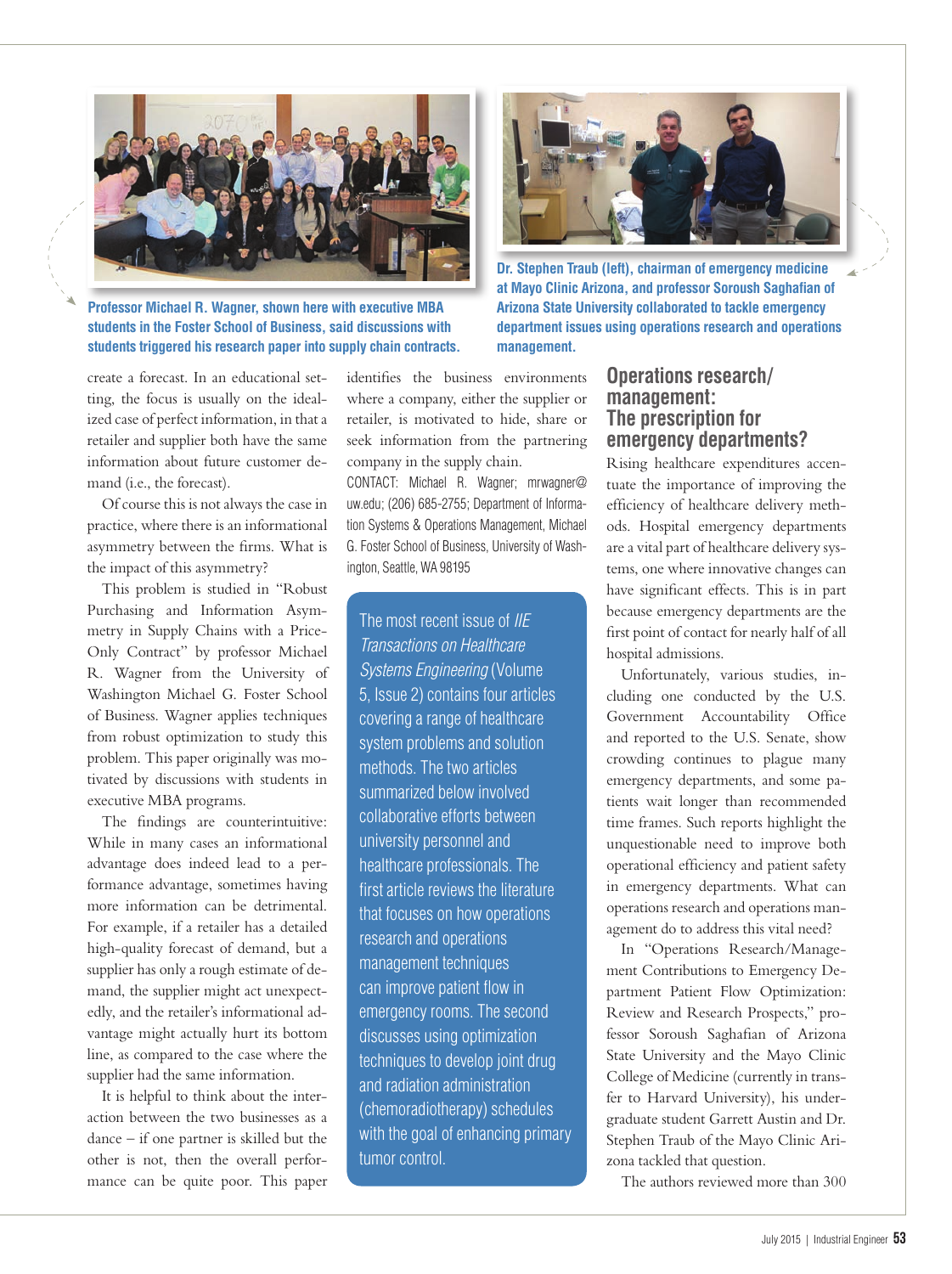

papers, demonstrated the contributions of operations research and operations management in patient flow optimization and highlighted opportunities and challenges for future researchers to explore. By considering three components of patient flow (flow into, within and out of the emergency department), their work assists both researchers and practitioners to understand the operations research and operations management techniques that can have significant impact in improving patient flow.

While focusing mainly on patient flow in emergency departments, their work also addresses operations research and operations management techniques simulation, Markov models and game theory that can be used for patient flow optimization beyond the emergency department, such as mathematical programming, queuing theory, simulation, Markov models and game theory. Their work is partially supported by a grant from Mayo Clinic, for which Saghafian serves as a principal investigator.

CONTACT: Soroush Saghafian; soroush.saghafian @asu.edu; (480) 965-1746; assistant professor of industrial engineering, School of Computing, Informatics and Decision Systems Engineering, Arizona State University, 699 S. Mill Ave., Tempe, AZ 85281

#### **Combining chemotherapy with radiotherapy for the best results**

The American Cancer Society estimates that in 2015, more than 1.6 million new cancer cases will be diagnosed in the United States. Cancer patients are treated using one or a combination of therapies, including surgery, radiotherapy, chemotherapy, hormone therapy, immune therapy and targeted therapy. The therapies chosen depend on the type and extent of the disease.

**Ehsan Salari (from left), Thomas Bortfeld and Jan Unkelbach developed a mathematical approach to optimize the combination of chemotherapy and radiotherapy in cancer treatment.**

For many advanced-stage inoperable cancers, radiotherapy is combined with chemotherapy, so-called chemoradiotherapy, to eradicate the tumor. It has been shown clinically that combining the two therapies leads to better tumor control. The therapy is attributed mainly to the cooperation between the radiation and chemotherapeutic drugs. In addition to independent cell kill, some chemotherapeutic drugs have radiosensitization properties that make cells more susceptible to radiation damage. This property is leveraged in chemoradiotherapy to enhance radiation cell kill in the tumor.

However, radio-sensitization also may occur in neighboring healthy tissues, which can lead to additional harm to those tissues. Therefore, chemoradiotherapy treatments should be planned carefully to ensure that the enhanced tumor cell kill due to radio-sensitization outweighs the increased harm to the normal tissue.

In "A Mathematical Programming Approach to the Fractionation Problem in Chemoradiotherapy," Ehsan Salari of Wichita State University and Jan Unkelbach and Thomas Bortfeld of Massachusetts General Hospital and Harvard Medical School developed a mathematical framework to study how chemotherapy and radiotherapy should be combined in order to maximize the therapeutic gain for the patient. In particular, radiation treatment schemes currently used in chemoradiotherapy are uniform in the radiation dose administered per treatment session. However, the proposed framework reveals that when using potent radio-sensitizers that are toxic to normal tissue, nonuniform schemes might outperform uniform ones.

The work was motivated by prior studies on chemoradiotherapy suggesting that the radio-sensitization activity is time and dose dependent, which raises questions about what changes should be made to radiotherapy treatment plans when chemotherapeutic drugs are added.

The research can help clinicians design new promising treatment regimens for chemoradiotherapy to be tested in clinical trials and tailor the chemoradiotherapy to patient-specific requirements. CONTACT: Ehsan Salari; ehsan.salari@wichita. edu; (316) 978-6382; Industrial and Manufacturing Department, Wichita State University, 1845 Fairmount St., Wichita, KS 67260

*Ronald Askin is a professor and director of the School of Computing, Informatics and Decision Systems Engineering at Arizona State University. He is editor-in-chief of* IIE Transactions *and a fellow of IIE.*

*John W. Fowler is the Motorola Professor and Chair of the Department of Supply Chain Management in the W.P. Carey School of Business and a professor of industrial engineering at Arizona State University. He is editorin-chief of* IIE Transactions on Healthcare Systems Engineering*.*

#### **About the journals**

*IIE Transactions* is IIE's flagship research journal and is published monthly. It aims to foster exchange among researchers and practitioners in the industrial engineering community by publishing papers that are grounded in science and mathematics and motivated by engineering applications.

*IIE Transactions on Healthcare Systems Engineering* is a quarterly, refereed journal that publishes papers about the application of industrial engineering tools and techniques to healthcare systems.

To subscribe, call (800) 494-0460 or (770) 449-0460.